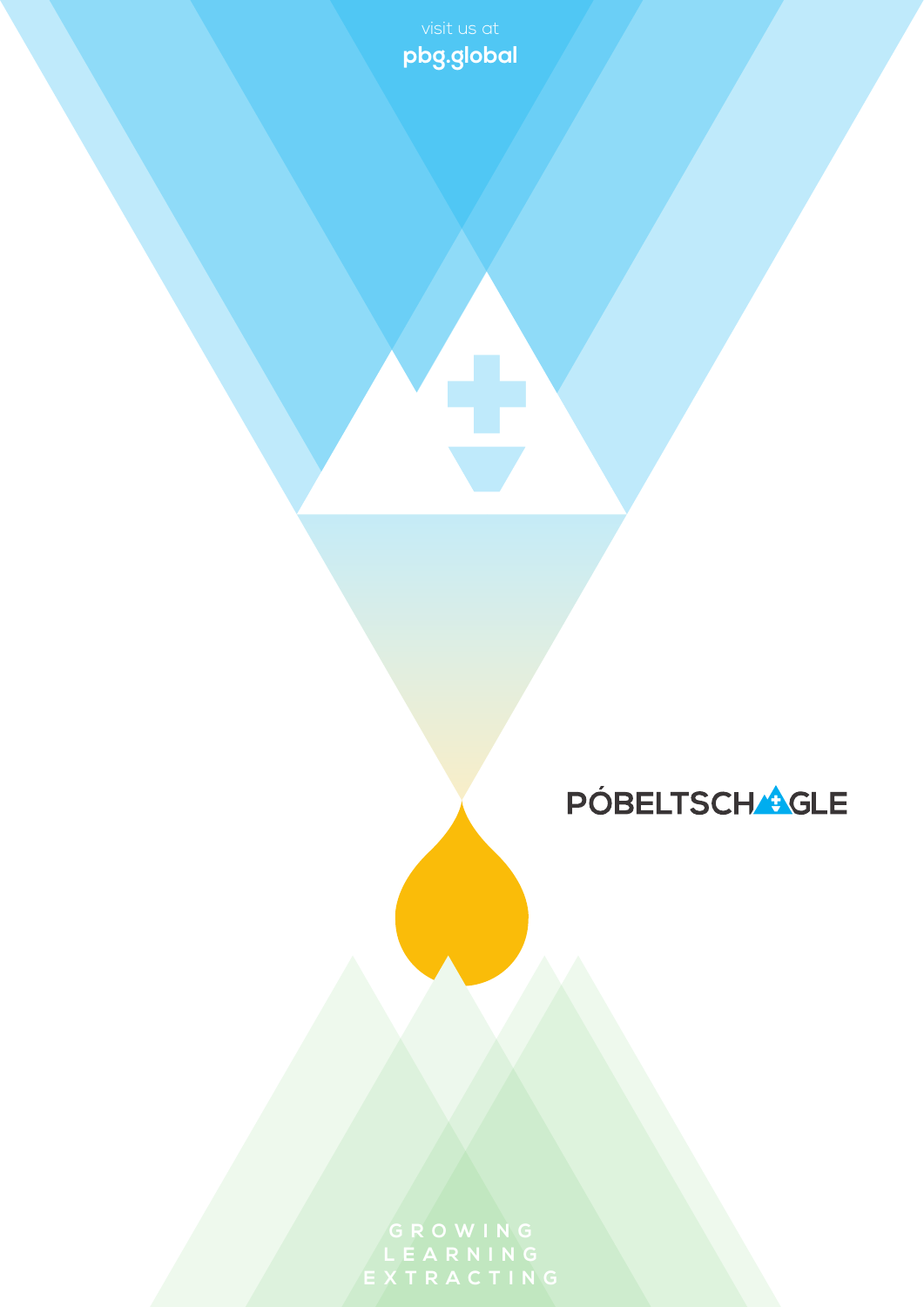#### GROWING. LEARNING. EXTRACTING.

Póbeltsch-Gle is an R&D company specialized in development of cost-effective, scalable, sustainable and environmentally conscious systems for growing, processing and extracting hemp. We have technological solutions for every step of the production cycle - from seed to pharmaceutical grade extracts, pure cannabinoids and end-client products.

#### "Green chemistry is not just a mere catch phrase: it is the key to the survival of mankind"

- Professor Ryoji Noyori, Nobel Laureate

Póbeltsch-Gle has employed the green chemistry philosophy - our extract production solutions reduce chemical related impact on human health and the environment by the use of alternative and environmentally friendly processes. We firmly believe that this is the only way for sustainable hemp extract production. Our lean extraction and resin refining systems use only GRAS (Class III) solvents that are recycled, leaving no residual solvents in the final product, while lowering production cost.

We have developed and optimized scalable solutions for cost-effective production of pure CBD crystals as well as whole hemp CBD-rich extracts that preserve the full compound matrix naturally found in the plant.

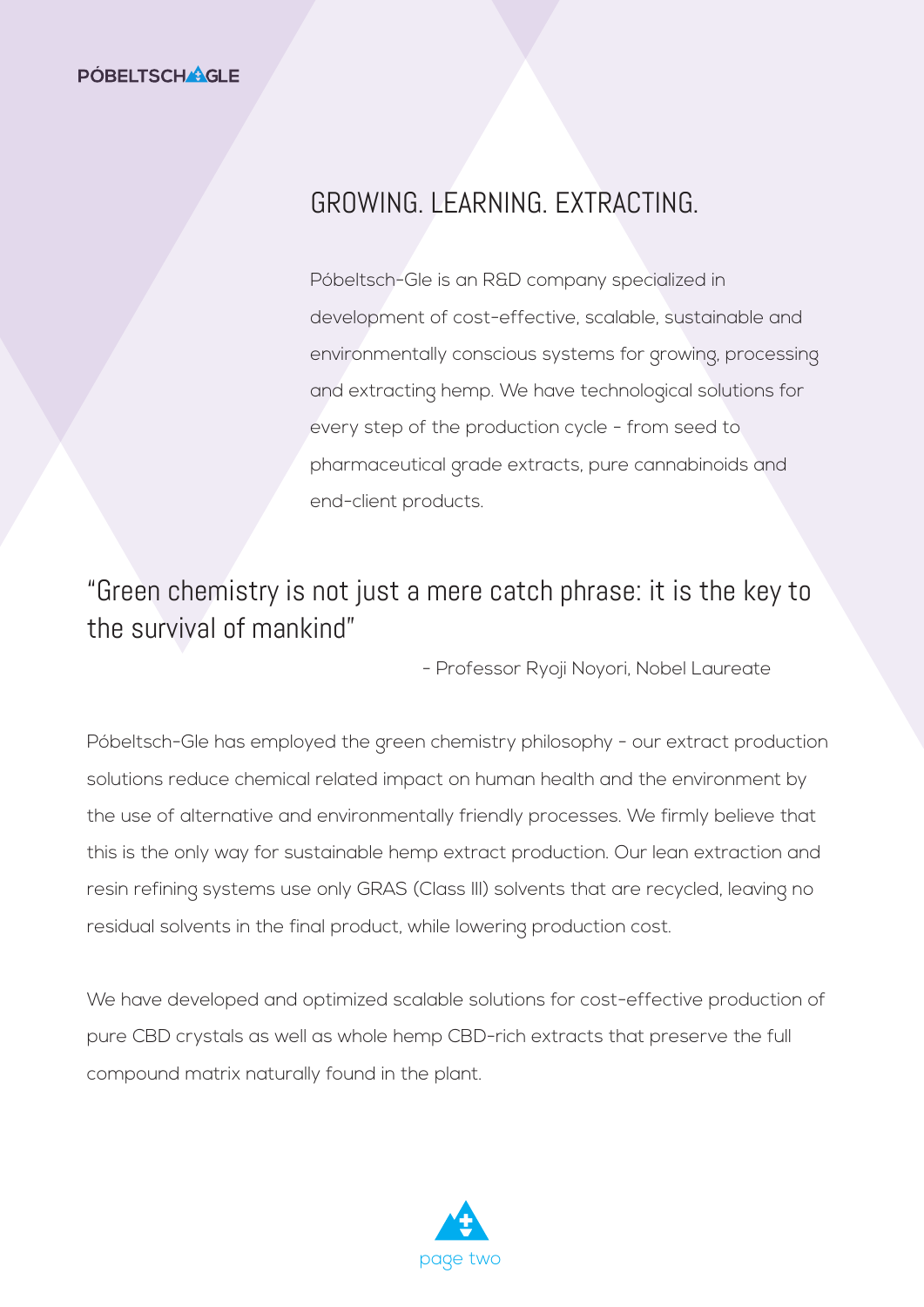

### iQ - intelligent Quality

Quality starts at seed. A high-quality starting material is an essencial prerequisite for high-quality product. This is why we employ our iQ quality control system, appliying the principles of Good Agricultiral and Collection Practices as well as Good Manufacturing Practices. We proactively monitorot quality at every key stage and critical procedure, starting from agriculture until delivery of final product, documenting and analysing all quality control data. We know this is the only reliable basis on which sustainable quality manufacturing can be established. We also use a third-party quality control of raw material as well as final products by SGS Laboratories' comprehensive testing.

### GACP (Good Agricultural and Collection Practices) measures

The very first requirement of our IQ control system is herbal supplier's adherence to GACP involving the following measures:

+ area selection

- + control of harvesting period and harvesting method, curing and storage conditions
- + botanical identification of raw material

+ quarantine of the biomass under monitored conditions

+ microbiological analysis of 6 classes of bacteria, molds and yeast

+ chemical analysis and control of contaminants such as over 400 pesticides, aflatoxins and heavy metals

### GMP (Good Manufacturing Practices) measures

Herbal material enters the extraction facility only after conformance to all **GACP** measures. At this point we apply **GMP**, **HACCP, ISO 22000** and **ISO 9001**, complemnting them with our own high standards of green chemistry extraction, starting from

#### + grinding

+ choosing extraction parameters including:

- solvent type (only Class III)
- extraction conditions
- + concentration
- + purfication
- + drying
- + packaging and labeling

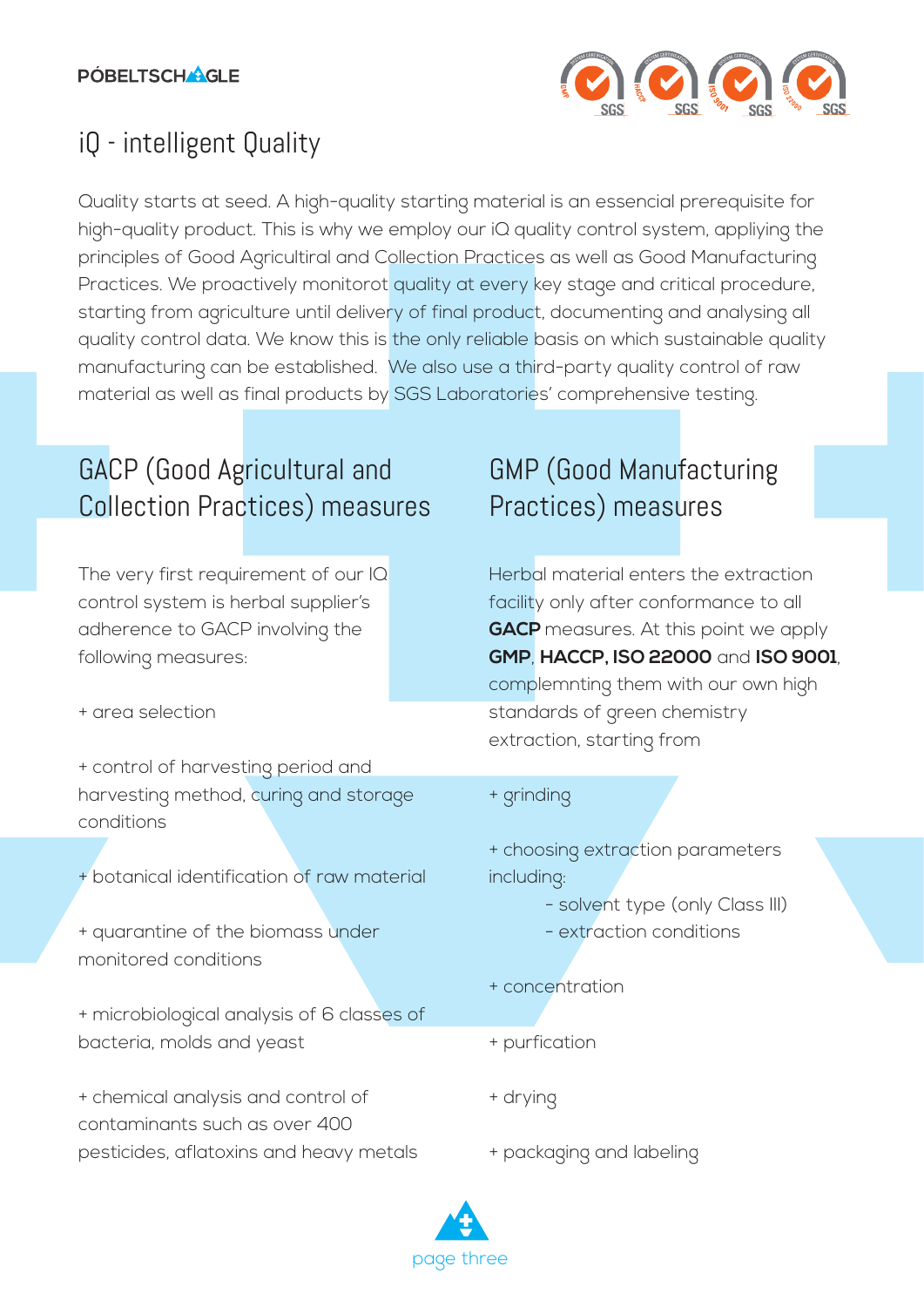# **(-)-trans-Cannabidiol**

isolate (white crystals)

| INN:                 | Cannabidiolum                                                                         |
|----------------------|---------------------------------------------------------------------------------------|
| Purity:              | over 99% CBD                                                                          |
| THC:                 | absent                                                                                |
| THCa:                | absent                                                                                |
| Product description: | Cannabis sativa L. derivative                                                         |
| CAS Number:          | 13956-29-1                                                                            |
| <b>IUPAC Name:</b>   | 2-[(1R,6R)-3-methyl-6-prop-1-en-2-yl-1-cyclohex-2-enyl]-5-pentylbenzene-1,3-diol      |
| CN Code:             | 2907 29 00<br>Phenols; Phenol-Alchohols                                               |
| Certifications:      | Good Manufacturing Practices (GMP)                                                    |
| Impurities:          | moisture<br>$\leq 0.5$ %                                                              |
| Usage:               | Industrial ingredient. Cosmetical raw material.                                       |
| Solubility:          | alcohols, alkanes, aromatic hydrocarbon, chlorinated solvents, polar aprotic solvents |
| Packaging:           | HDPE, aluminum, glass conteiner or as specified by customer                           |
| Shelf life:          | 24 months from date of production in cool and dark place.                             |
| MOQ:                 | 10 <sub>g</sub>                                                                       |